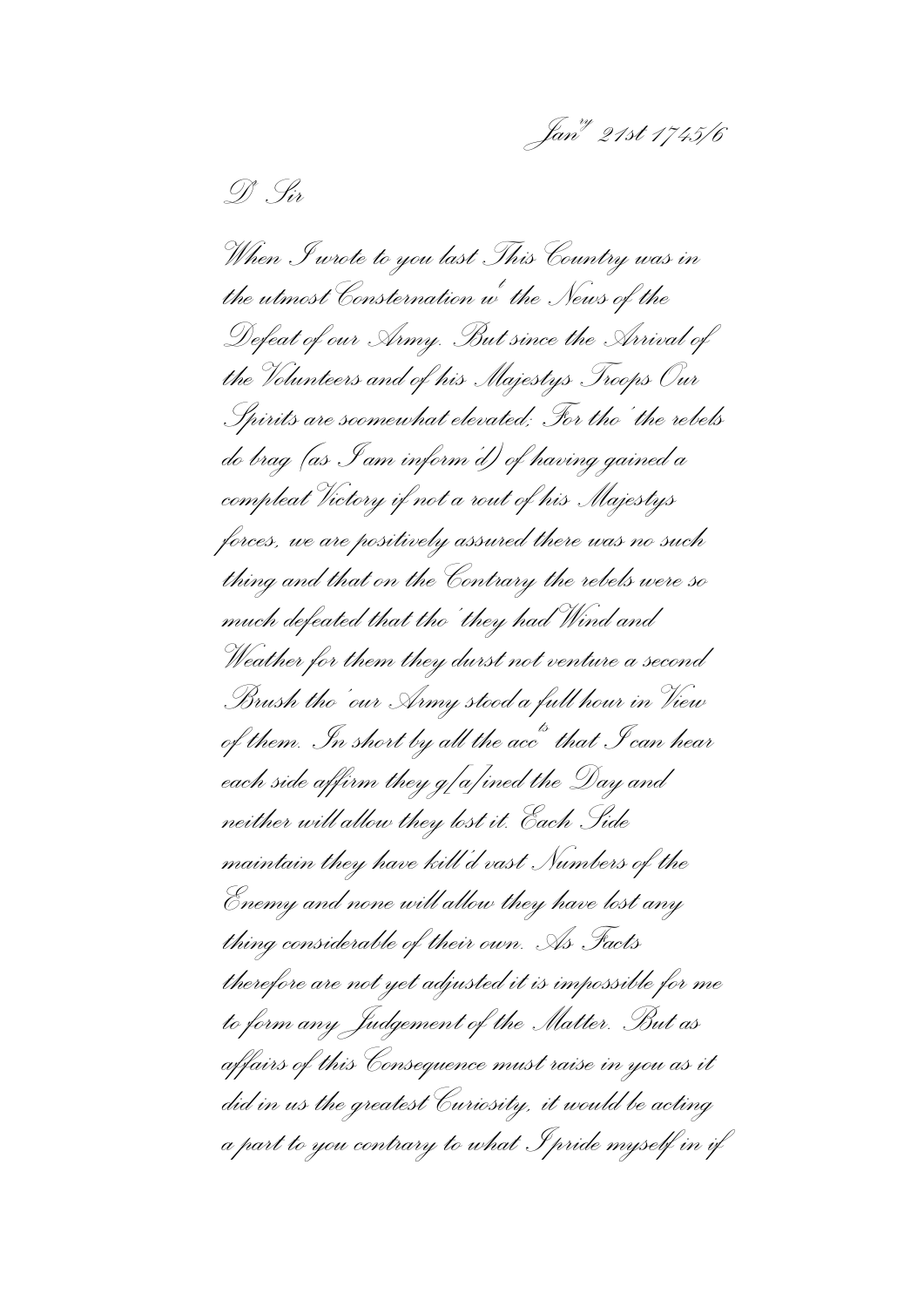*I conceal'd anything that might be, because I was not absolutely certain that it was. I shall therefore give you as acc of wt I have heared from t Eye Witness' on one Side and from hear say o' tother and lastly of w<sup>t</sup> both Sides agree in and leave you to judge which side has the title to clain the Victory.*

*Our Army consisting of 14 Regiments of Foot, of 3 Regiments of Dragoons, of near 1000 west Country Militia, of 1500 Loyal Highlanders from Argyleshire, some Yorkshire Volunteers besides the Volunteers of this Countrey and upwards of 1000 Countrey people arm'd as they best could, for he th<sup>t</sup> had not a sword or Musket had a good stick or a fork in his hand and this last Circumstance I hope will convince our freinds in England th<sup>t</sup> we are not all rebels here. Our Army I say being encamped on Friday last in the low Grounds to the westard of Falkirk spyd the Standards of the rebels on a rising Ground about three miles off and as it appeared by the moving backwards and forwards of their Standards on the same Spot of Ground that they were not intending to come forwards. Our Army judged there was no Occasion to move being confident there could be no Engagement till next Day it being*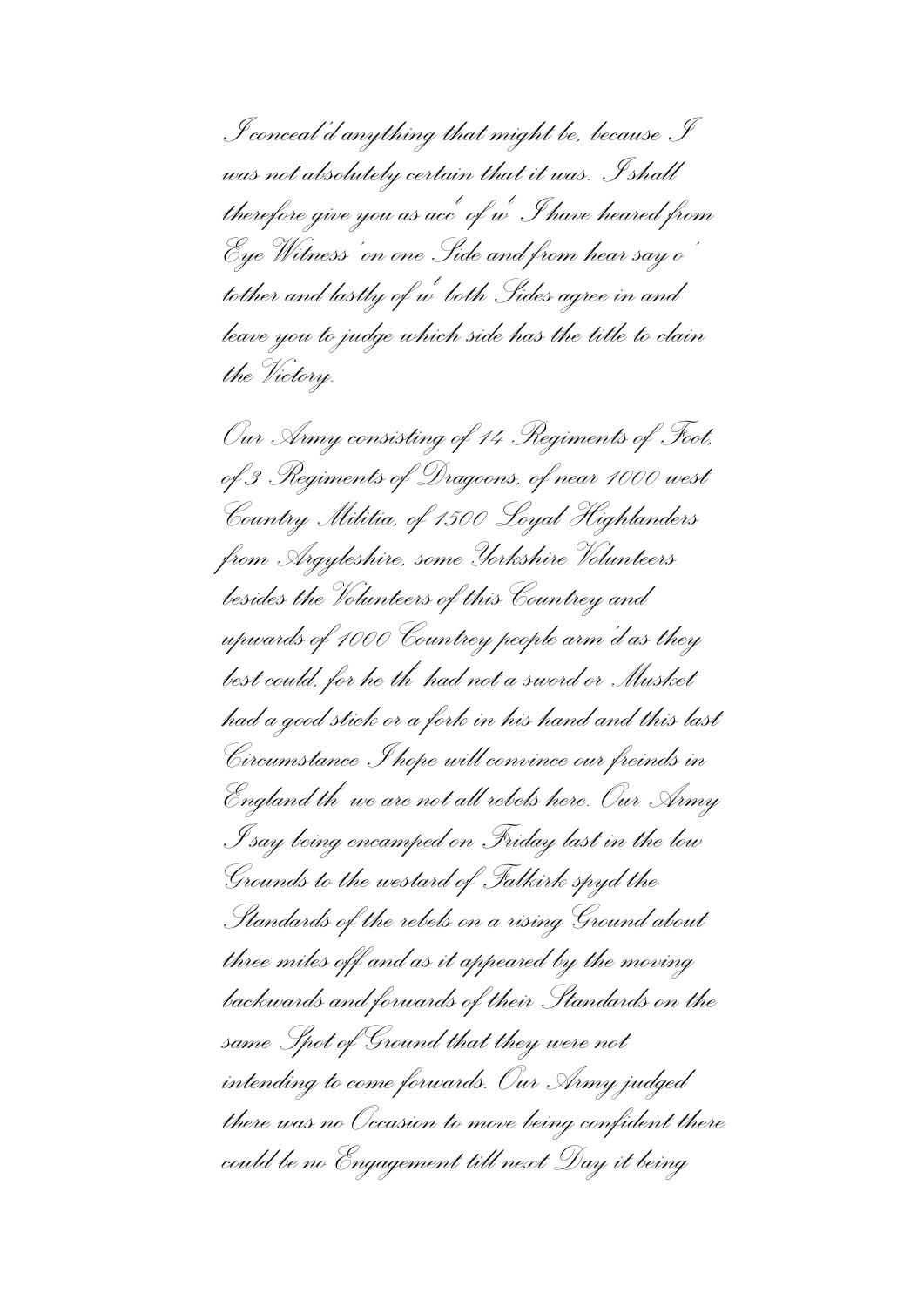*now past midday. Our people had been viewing before this time the adjacent Grounds and had pitch'd upon a Hill for themselves to draw up on when the Engagement should happen, but the rebels were before hand with them and took Possession of this Hill by a road out of View of our Army whilst they were amusing them with their Colours and a few Men on a different Quarter, as I have mentioned above. When the News of this was brought to the Army and that the rebels were hard by them, an unexpected Drum was beat to Arms and the whole Army run up the Hill like as many Goats. Never was an Army in greater Spirits and so eager to engage. As the Highlanders had taken Possession of the Ground they had intended to form on, In Order to take the next best Ground the three Regiments of Dragoons being swifter of Foot were ordered to the left, the Wing at the greater Distance from whence they set out, to take Possession of a rising Ground towards the South which they accordingly did, Pirce's Regiment, the Royal Scots and Wolphs &c being next to the Dragoons. The Militia, Volunteers, Argyleshire Highlanders &c made a line behind the left Wing. The Army being drawn up, their right to the*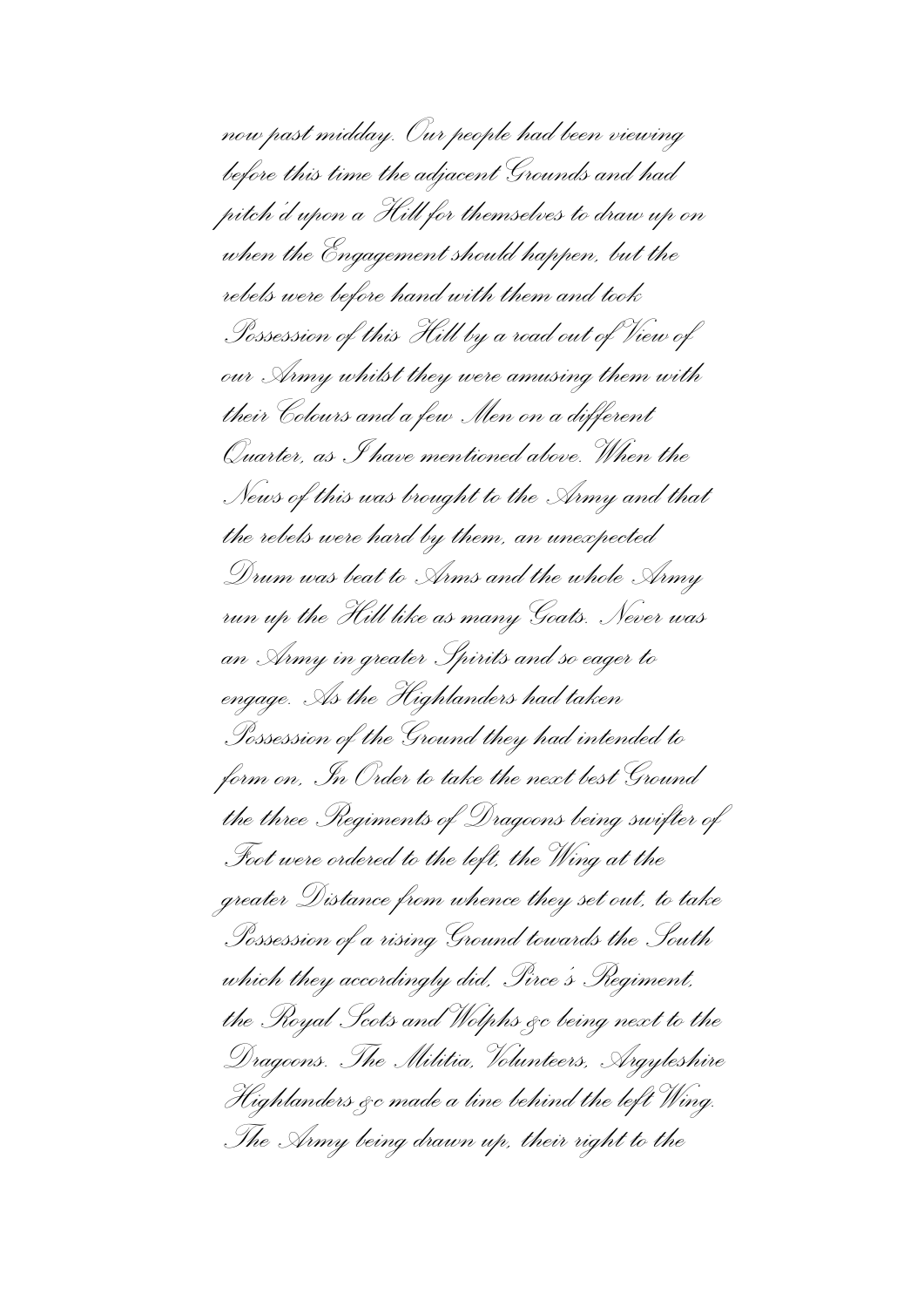*North, their left to the South and Front to the West, They marched up in Order & attack'd the rebels. The Day being rainy and a high Wind from the South West the rebels to get the Wind of them turn'd to their own right and came down upon our left Wing with the Wind on their Backs. The Dragoons suffered exceedingly in this attack particularly Cobham's regiment Jondon the Lieutenant Col<sup>l</sup> and many of the officers being kill'd. When the Dragoons fled they disordered and trod down the line that was behind, and in the Confusion the Militia fired upon the Argyleshire Men taking them by their Dress for the rebels. It is confessed th<sup>t</sup> the left Wing the full half of the Army was drove down to the Bottom of the Hill full faster than they came up at least a part of the Way. It is here said that the Highlanders made themselves Masters of the Canon which were but half Way as yet up the Hill. But that Hush [i.e. Huske] rally'd the foot, but back the rebels and regained the Canon and that the two Armys stood very near one another for a compleat hour without moving till night came on and th<sup>t</sup> our Army retired to Linlithgow and next Day to Edinburgh with the Loss of 300 Men only, 7 pieces of Canon out*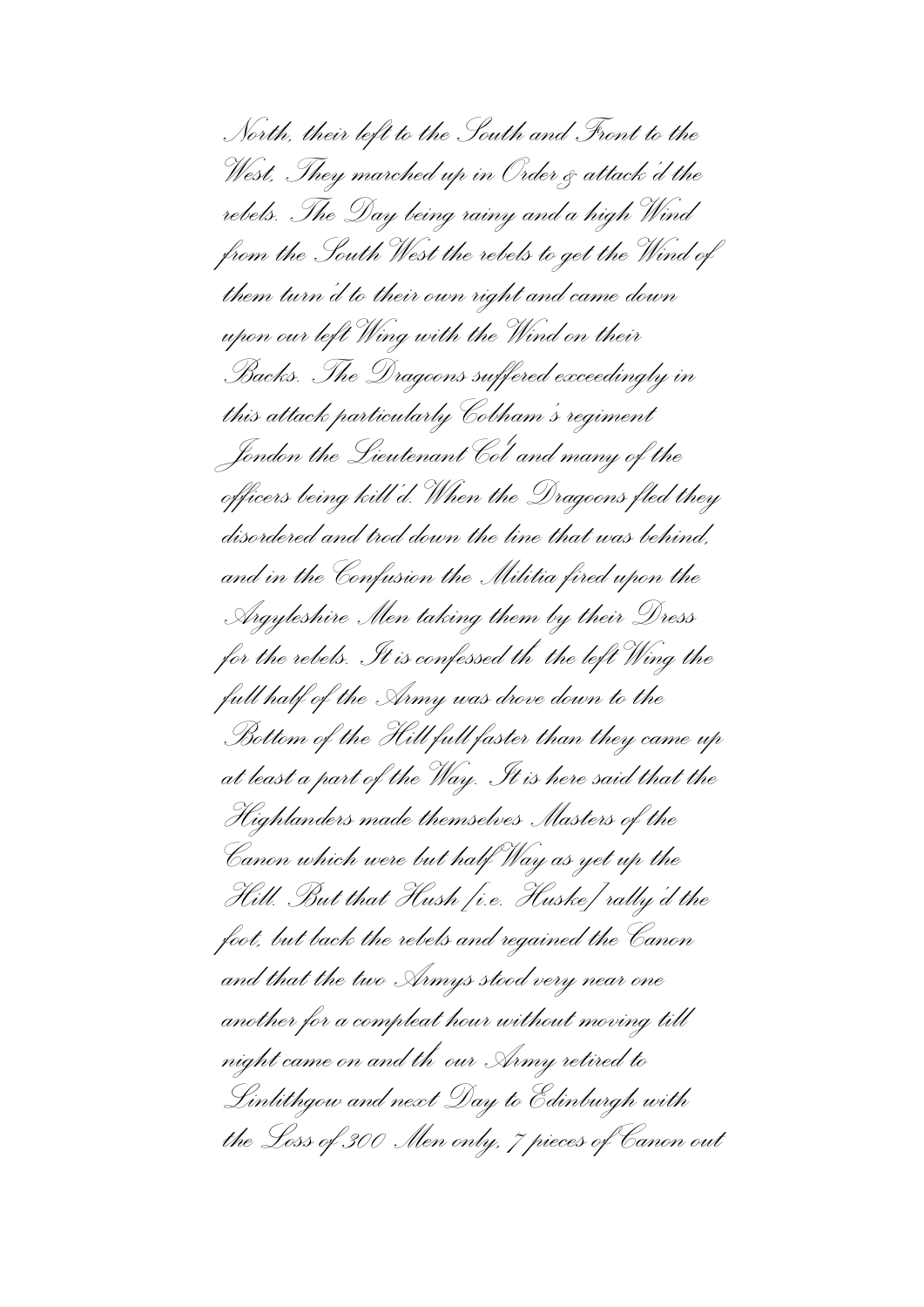*of 10 & all their Bagage save w<sup>t</sup> the Men could Carry on their Backs. It is agreed th<sup>t</sup> our right did not engage as no Enemy appeared on that Quarter. Hush & Hawley are both safe, Ligonier is kill'd and Whitney. I think it is allowed they have lost about 8 Captains. Sir Rob<sup>t</sup> Monrow and his Brother are said to be*  both killed. This is the acc<sup>t</sup> th<sup>o</sup> our freinds give of *the Matter.*

*And next you shall have the Story the Jacobites tell me they pretend to have from undoubted Authority viz. They acknowledge the Decay of their Colours on the formentioned Hill. They give out that they had not near 3,000 Men engaged th<sup>t</sup> the party engaged was but an advanced Party sent out to take Possession of the above mentioned Advantageous Post. That they dreamt so little of having any Encounter th<sup>t</sup>Day tht above one half of their Army was at Stirling 60 Miles off and th<sup>t</sup> they had some Thousands within two Miles who knew nothing of the Matter and by reason of the Wind being contrary did not so much as hear the fireing, th<sup>t</sup> they were determined at all hazards to maintain the Ground they had occupy'd and finding the Weather favoured them by taking the Wind in their Backs*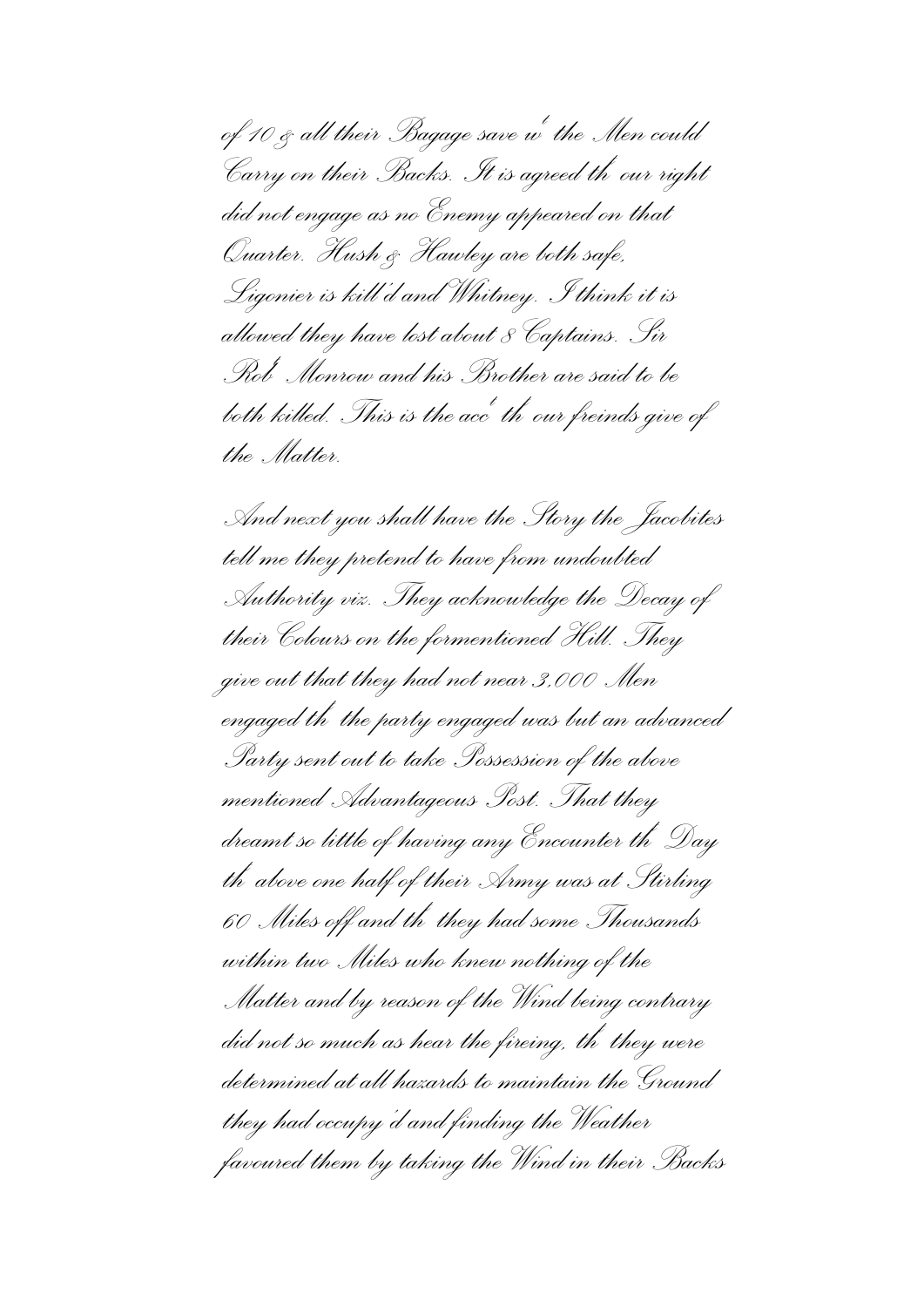*they were determined not to lose the opportunity tho' they were far from their freinds. They pretend to say that their Leaders was w<sup>t</sup> the Body at two Miles Distance and th<sup>t</sup> none of the horse men w ch are called his Life Guards and consist of 500 men there north one [?] of the French Troops th<sup>t</sup> were landed in the North but such as they were that they drove all that oppos'd them to the Bottom of the Hill. They acknowledge th<sup>t</sup> the right Wing of our Army stood whilst they were driving the left Wing before them and give th<sup>t</sup> for the reason of not following further their blow least the right Wing of our Army should turn upon them and attack them in their rear w the Advantage of the hill and Weather o' t their side. They doing that they took the Canon or came to far or were beat back again, they acknowledge that Hush [i.e. Huske] rally'd the foot at the Bottom of the hill and that they advanced up again but that the right Wing met them above half Way and that in a very short space, night coming on, they endeavoured to set fire to their Bagage but the Straw being wet it would not burn, that 7 pieces of Cannon were not gained by them but left for them upon the field, that they got their Bagage and pursued them in the Dark*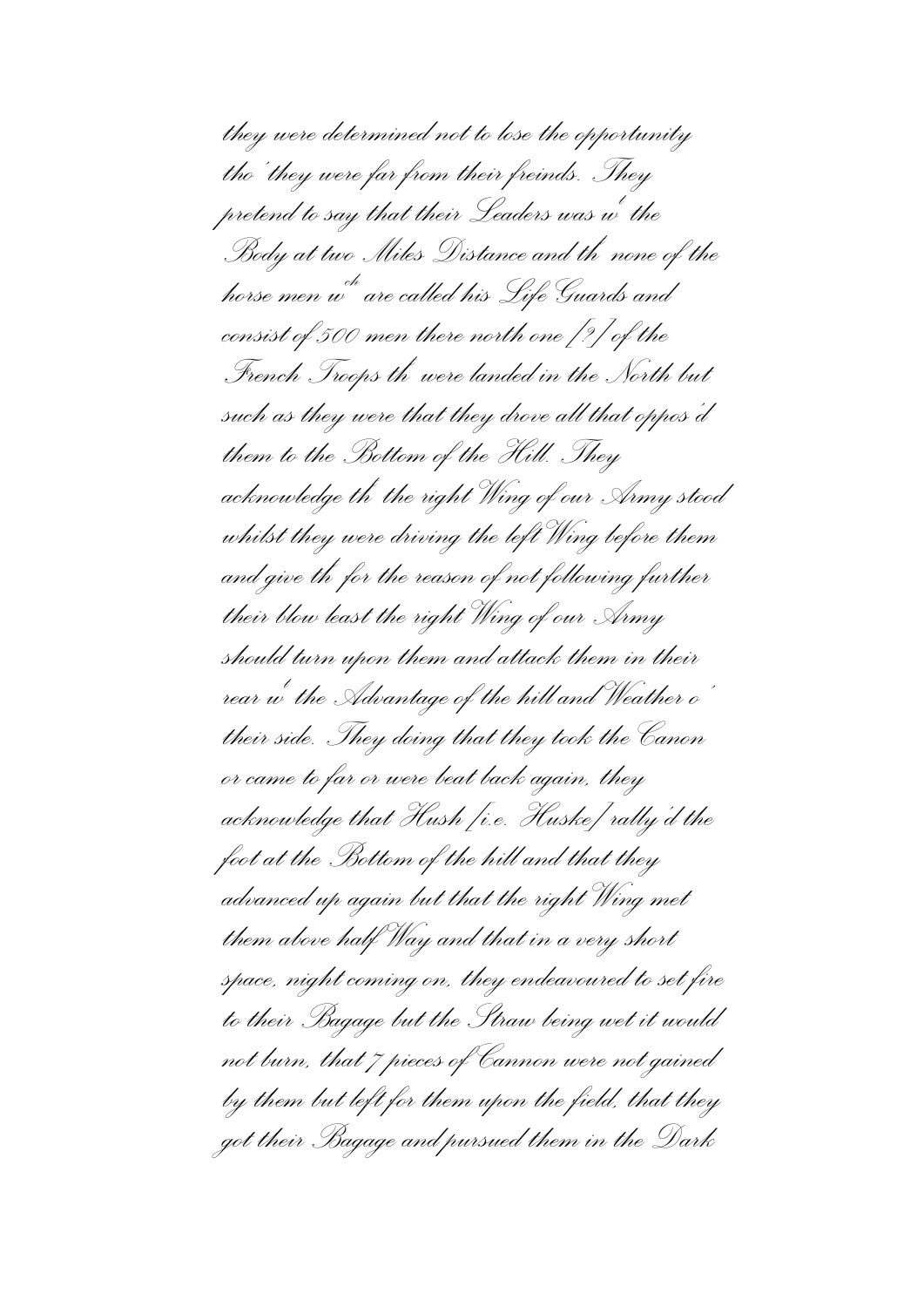*to Falkirk and took several Prisoners. The reason they give for not engaging again was they they never dreamt our Army would march nine long miles in the Dark in a downpour of rain and that as they expected to find them next Morning somewhere there abouts they thought it better to wait for their freinds coming up than to run the risk of losing the honour they had gained. They add further th<sup>t</sup> they marched after them next Morning and th<sup>t</sup> when our Army had heard th<sup>t</sup> their advanced Guard was got o' this Side Falkirk th<sup>t</sup> they made the best of their Way from Linlithgow to Edinburgh 12 miles further, upon w ch they returned to Stirling and th<sup>t</sup> they are now laying Siege to the Castle. They pretend to have lost only 30 private Men in this Engagement and tht no Officer is kill'd and th<sup>t</sup> only Lochyell and two of his Captains are wounded, that they have kill'd 700 of our Army and have many Hundred Prisoners.*

*The facts that they agree in are these, th<sup>t</sup> our left Wing was beat but th<sup>t</sup> our Army offered them battle a second time which the Highlanders declared and whch plainley proves there was no Victory. It is agreed further th<sup>t</sup> we lost our Bagage and Artillery and th<sup>t</sup> we marched 9*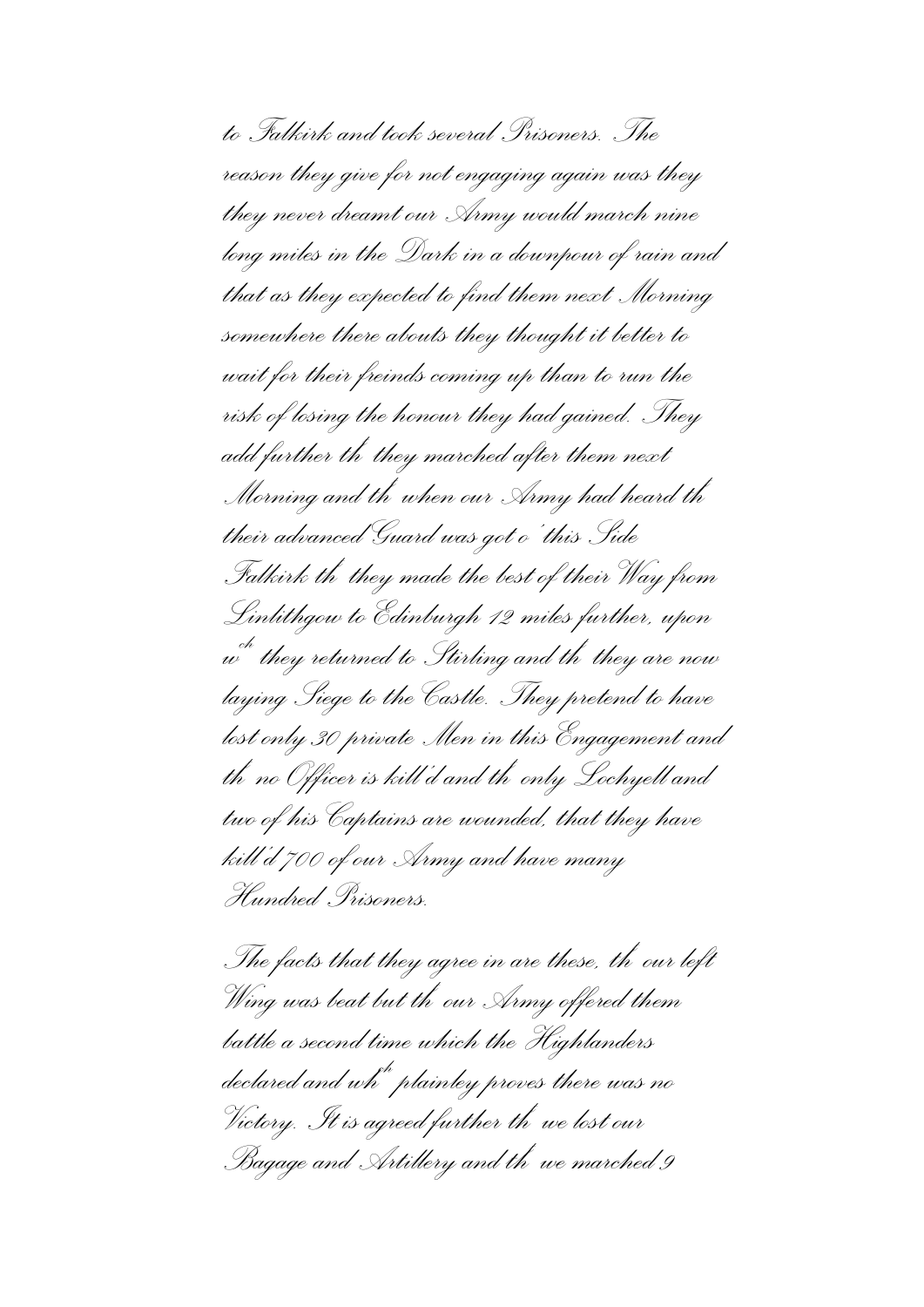*Miles in the Dark. But th<sup>t</sup> proves nothing neither, since no body will chuse to lie in the open Feilds in a rainy night rather than be under Cover and tho' Falkirk was nearer yet no body can deny that Linlithgow was better Quarters.*

*Since writing the enclosed I have convers'd with two Persons who give the following accts Viz. the first being an officer of the Glasgow Militia affirms th<sup>t</sup> the right Wing gave way tho'not engaged as well as the left and th<sup>t</sup> the whole Army fled as fast as they could to Linlithgow excepting three regimts of foot commanded by Hush who run in between and stop't the pursuit of the rebels. The other is a person th<sup>t</sup> went out of Curiosity to view the Field of Battle on Saturday Morning and convers'd with the Cheifs of the rebels at Falkirk as he passed thro' who stopt him in his Way. The acc<sup>t</sup> that he gives is this viz. that our Army was drawn upon on Friday forenoon in the field where their Camp was but not expecting the rebels th<sup>t</sup> day they went into their Tents again and continued there till 3 o'Clock in the afternoon th<sup>t</sup> Ward was brought them th<sup>t</sup> the Highlanders were within a Mile, That The rebels had march'd 6 miles in a down pour of rain th<sup>t</sup> our Army came dry out of their*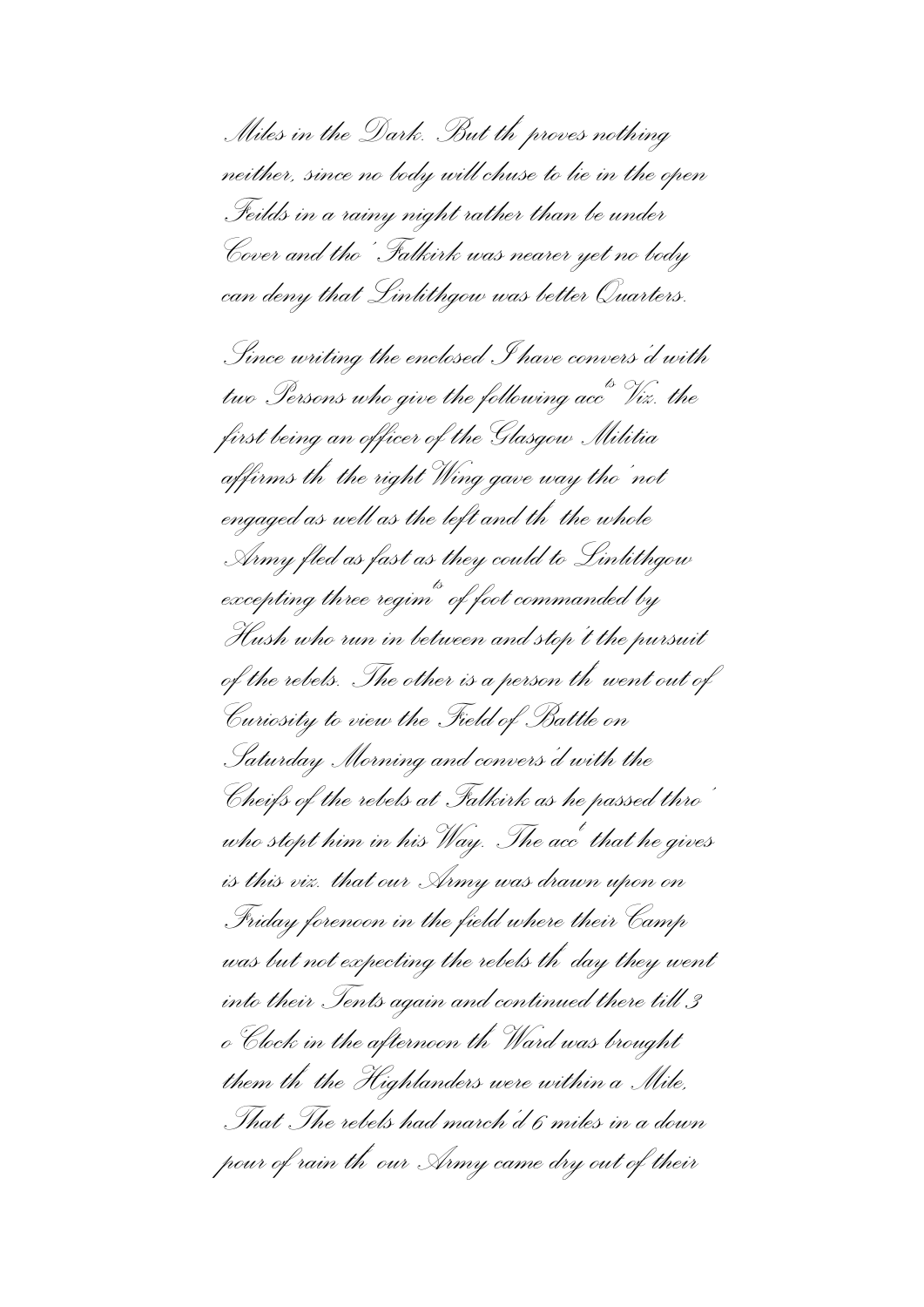*tents th<sup>t</sup> they marched up the Hill safe and attack'd the rebels on the rising Ground th<sup>t</sup> they stood on. That the rebels purposely retired so as to cover themselves from ourArmy by the Summit of the Hill, that so soon as our Men got to the Brink of the summit the rebels run upon them and gave them a full Discharge, that the rebels pressed upon them and fired very regularly and th<sup>t</sup> some of the Clans went in among them sword in hand th<sup>t</sup> the rebels for the Benefit of the Wind were obliged in the pursuit to keep moving towards their right which retarded them from following so fast as they might have done, th<sup>t</sup> when they had got far enough to the right they bore most violently upon our left Wing and as they advanced came nearer to our right. That our whole Army fled and that three Regiments of foot only, and the Dragoons run in between the two Armys and covered the retreat of those th<sup>t</sup> fled, th<sup>t</sup> this Circumstance kept the Highlanders employ'd till it was Dark and saved the Army who lookd not over their shoulders till they had got to Linlithgow, that the Highlanders having march'd 7 Miles, being all Day in the rain, and having tasted no Victuals contented themselves with the Tents Covered Wagons Arms, Ball,*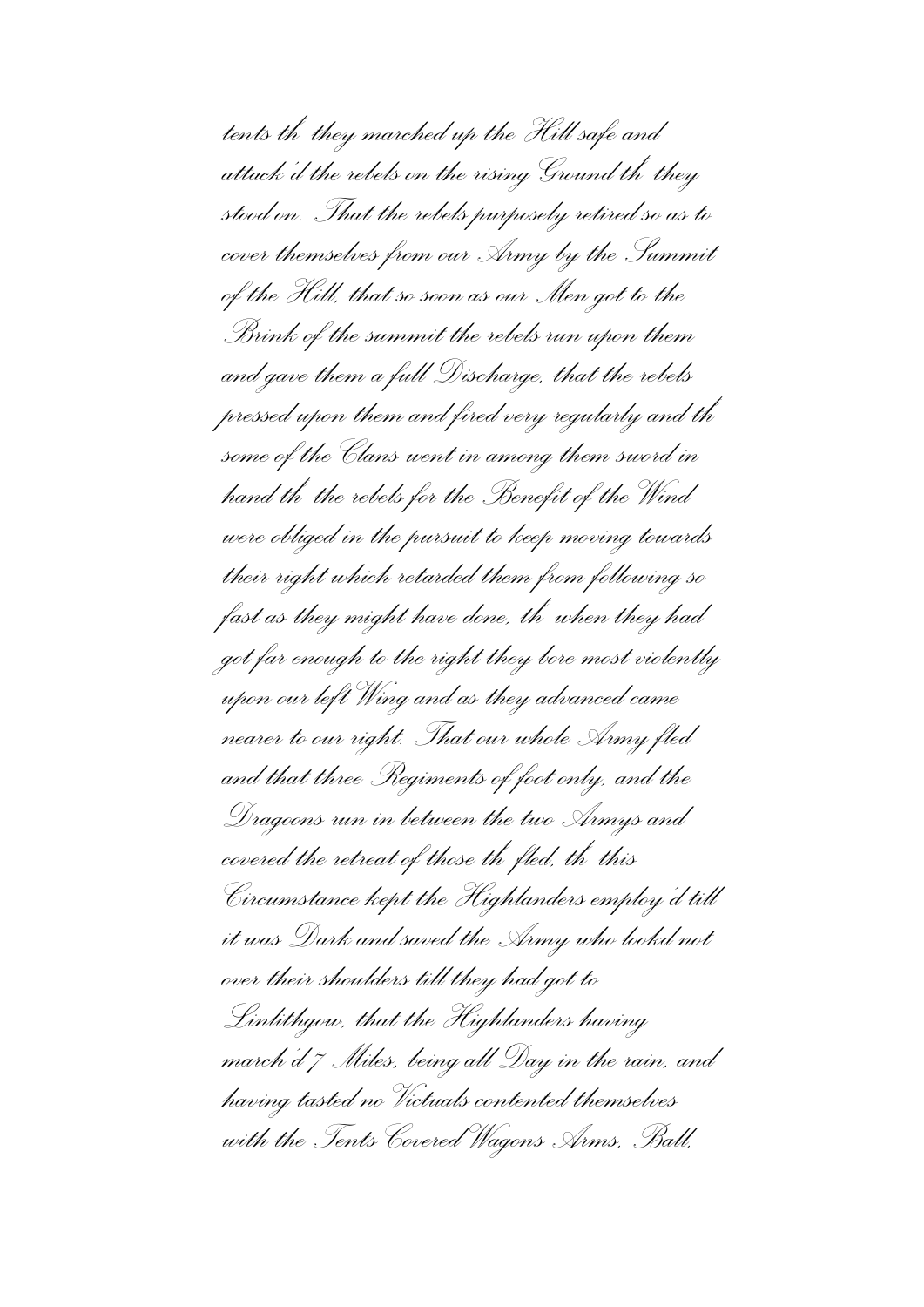*Gunpowder and Artillery of our Army and surrounding the town of Falkirk in the night where they expected our Army to have taken up their Quarters, that there were about 6,000 of the rebels at this Engagement, tho' there were not 3,000 engaged, th<sup>t</sup> the pretenders son came up to the Engagement at last and put on his Coat of Mail, th<sup>t</sup> he counted upon the feild of Battle 100 horses kill'd and about 600 Men & that he saw but a Highland man's body dead here and there that they pretend that they have not lost no Men. That there is no officer kill'd of the rebels and only the person called Lord John Drummond wounded in the Leg and Lockyell in the arm and two of Lochyells officers slightly wounded, th<sup>t</sup> he saw the prison and Church of Falkirk full of Prisoners and th<sup>t</sup> some were sent to Stirling, th<sup>t</sup> the prisoners taken are about 600. There were no Canon fired of either side. As to w<sup>t</sup> is here said I pretend to no knowledge of, as I am 300 Miles distant from the place and only relate w<sup>t</sup> I have heard from others th<sup>t</sup> you may be able to form some Judgment of it yourself. But hope Matters are not near so ill as is represented. The Highlanders are in possession of the towns of Linlithgow, Falkirk & Stirling tho'not the Castle wch we*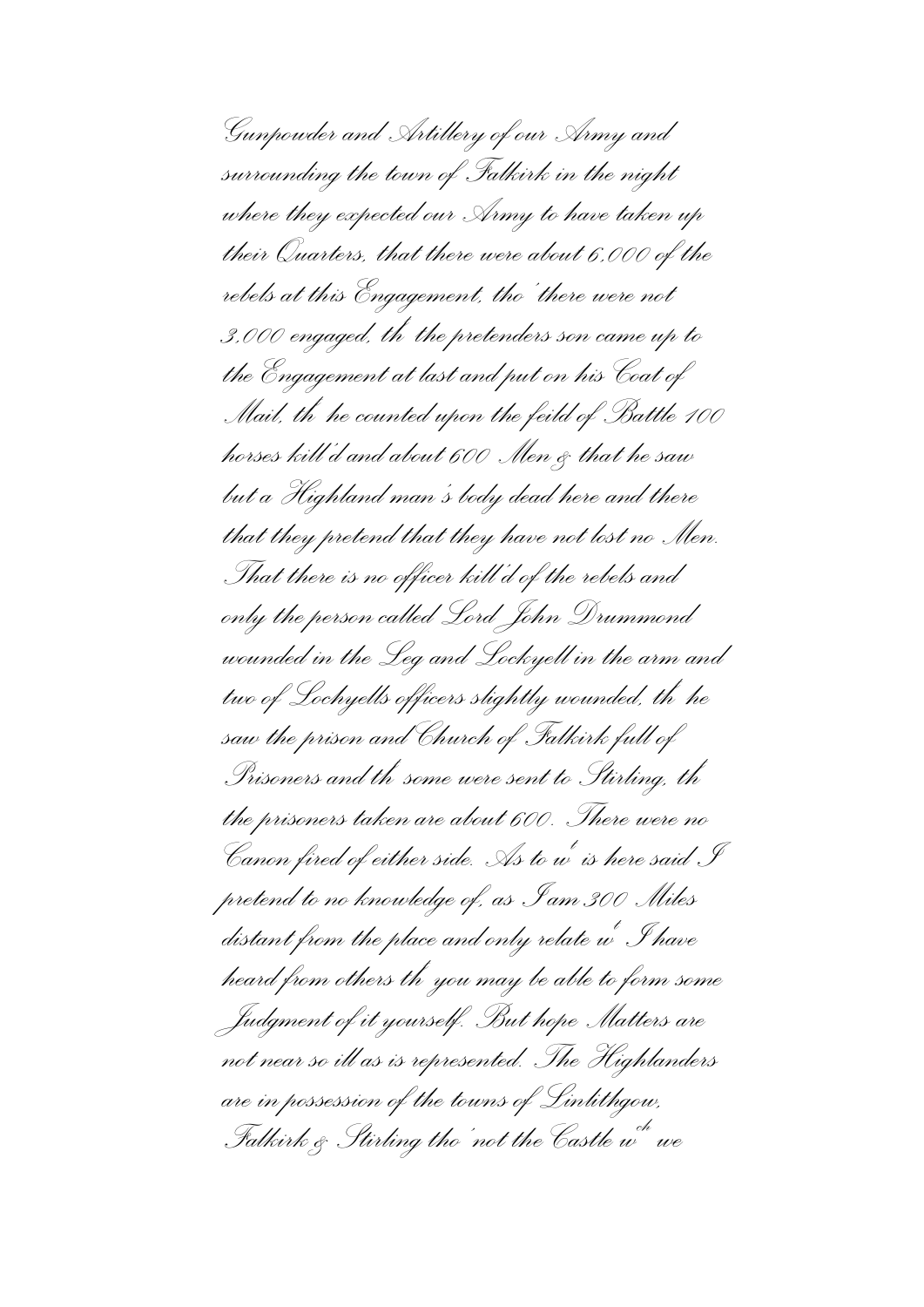*hope will hold out. We are terribly alarmed with the fears of a Visit at Edinburgh.*

*I amS Y most Hble Serv<sup>t</sup> r r Geo. Jonestone*

*Musselburgh the 21st Janry 1745/6*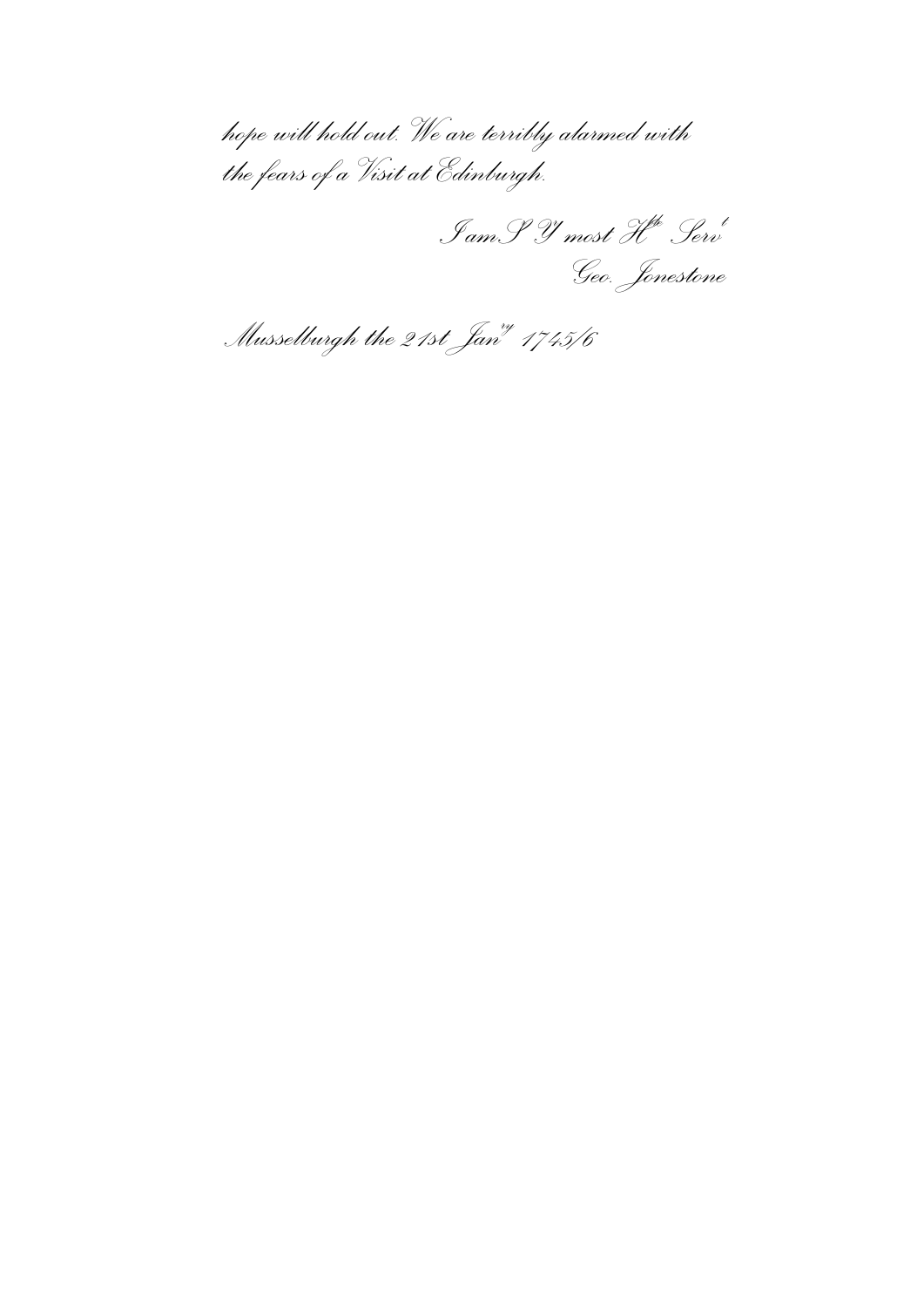Jani, 21 1915/6  $(MEC17201)$ Sr. P. When I and a Yo you lost This Country was in the utmost Constantion w! the liver of the Defeat of our Amy, But smee the Amond of the Polunters, and of his Majosty Steeges Our Spirits are come what elevated, So, the the whole do brag far Jam informed of howing gamed a compleat Where of not a road of his Majestys forces, we are positively afsured there was no such thing and that on the forthan the rebols were somuch defeat that the they had And and locather for them, they durit not venture a second Bunch the our Amey Nobd a full hour in View of them In short by all the and that I can hear each Side offerm they gived the Day and neither will allow they lost it. Cach Side mamtain they have killed vast humbers of the One my and nomeall allow they have last any thing considerable of their own les Vaits therefore are not yet adjusted it is imposible for me to form only wild generit of the Matter But as affairs of this Consequence laise in you as it did in us the greatest fariosity, would be acting apart to you contrary to what I pride myselfin, filcon cearled any thing that might be, because Juan not absolutely artom that I week, Ishall therefore que you an act. of which are heard from Eye Hithich o one Tide and from hear say a lother and lastly ofer! both Sides a gree in and because you to judge which had has the title to claim the titlory? Our Army consulting of 14 Chog iments of Foot of a Segments of Diagoons, of neak 1000 west Canter some Gotteshire tolentary barder the tolundary of this Confiding and upwards of 10,000 Counting proper and as they bart could for he it had not a swood on the sheet had a good Mick or a forth in his hand and this last ficulon stance hope will convenices our from as in England we are not all rebol here, Our Amy dray being currenged on Diday last in the low Grounds to the water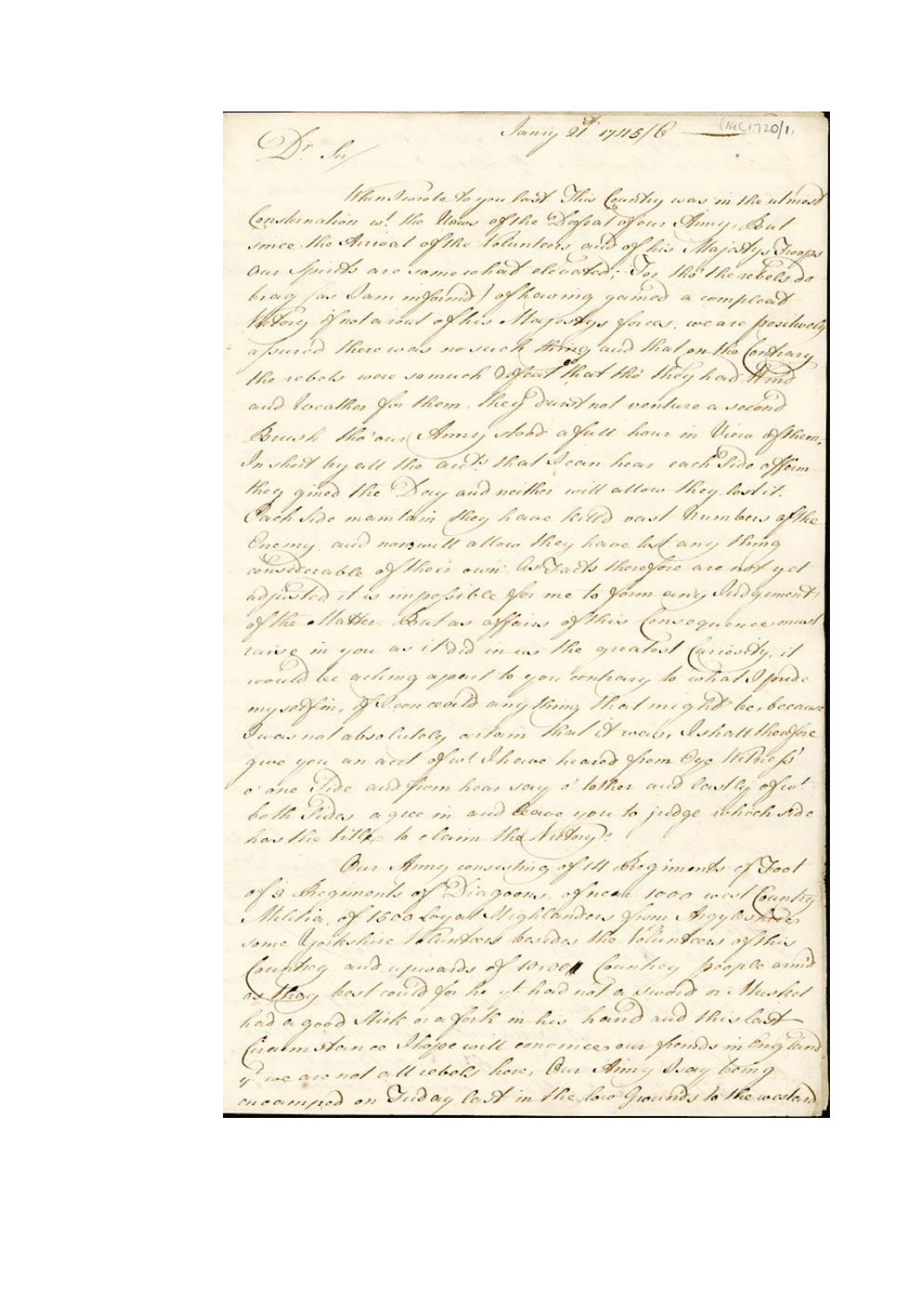of Jathuit spyd the Standards of the whole on a vising Geound a bout three chiles of our out appeared by the moving backwards and forwards of their Starbords on the same Spot of Ground that they were not intending to come forwards. Our Army judged there was no becasion fo move being confident there could be no Engagement lill need Day it being now part middow. Our people had been binoing before this time the adfacent Grounds and had jutilid upon a Mill for them school to draw up on when the Engergement should happen , but the wobels were before hand with them and look Lofsefsion ofthis Will by a road out of the View ofour Anny while they were lemew ing them with their follows and a few other the Hours of this was brought to the Anny and that the rebels were had by them, an unexpected Drum were beat to And and the whole Amy non up the Will like on many Goods, hever was on Anny in greater prints and so sager to engage, to the Mighlanders had duken Dopofsion of the Ground they had entended to form on, In Order to take the may best Ground the three Beginnents of Dragoons being swifter of theot were orected to the light the string at the greater Distance from whenee they set out. to lahe Defini of a vising Geound towolds the Couth which they according Be Fread Beginner the Cogal Soots and Halph Ve borng next to the Diagoons, The Militia, Colinteen Argelished Mightonders of made a line bithind the left Wing. Whe Anny being decurry their right to the Storth, their Toft to the South and Front to the Wed Whey marched up in Good of allected the robots, The Doug being rainy and a high third from the South local the rebels to get the White of them fund to their own right and clame Down upon our left loving with the Wind on their Backs, The Diagrous suffered accepting by in this attack particularly change regiment sonton the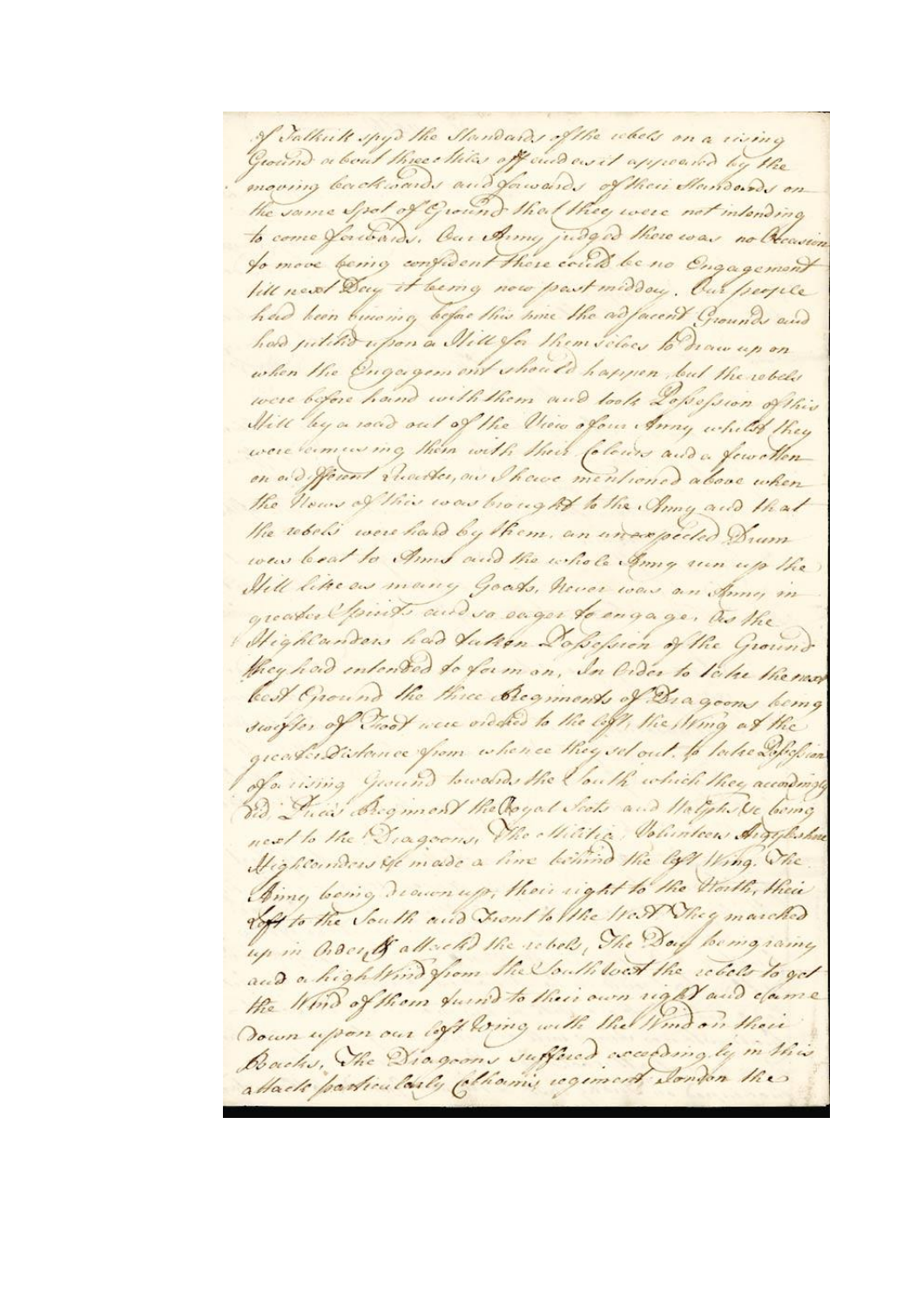Secretarant Cell and many of the officers ling hill), When the Diagrom fled they Disordered and hod down the shire that was behind and in the Confermenthe Militia find upon the the Argyleshire Men lating them by their Diefs for the wood, It is confered of the left thing the fill had of the Anny was Drow Down To the Pottom of the Hill full foster than they came up at bout a port of the long, I is here said that the Highlandors made themselacy Marten of the fanin which were but half long as yet up the Will But that Mark called the good tout back the rebols and regained the fouron and that the two Army stood way nous one another for a compleat hour without moong lill night came on and you are Anny which to which you and heart Day to Dinkingh with the de for of 300 Menonly y pieces of fanon out of to & all their Bagage save w! the Men could fany on their Backs A is a greed your right did not engage we no Enemy appeared on that Ruados, Huch & Paroley are both says, Sigonier is hilled and Whitney, I think it is allowed they have last a bout I fastame, Sir Boble Houroe and the Brother are said to teo both hilled, This is the acet of our fremds give of the Malter And need you shall have the Hong the Incobiles tele we they pretend to have from undocelleted Aathority mig They art now lidge the Decay of their Colours on the foremontion . Hell They give out that they had not mean 3,000 . Hen engaged y the party engaged was but an Doanced Latty Jent out to flated Andeling of the above mentioned Advantageous Lad That they Dicam I vo little of howing any Incounter of Doug of above one half of their Aimy was at Northing Colliter of and of they had some Thousands within los Miles who lanew nothing of the Master and by reason of the time being contrary did not someoch as hear the firing, y! they were Determined at all harands to maintain the Ground they had occupyd and finding the Weather favoured them.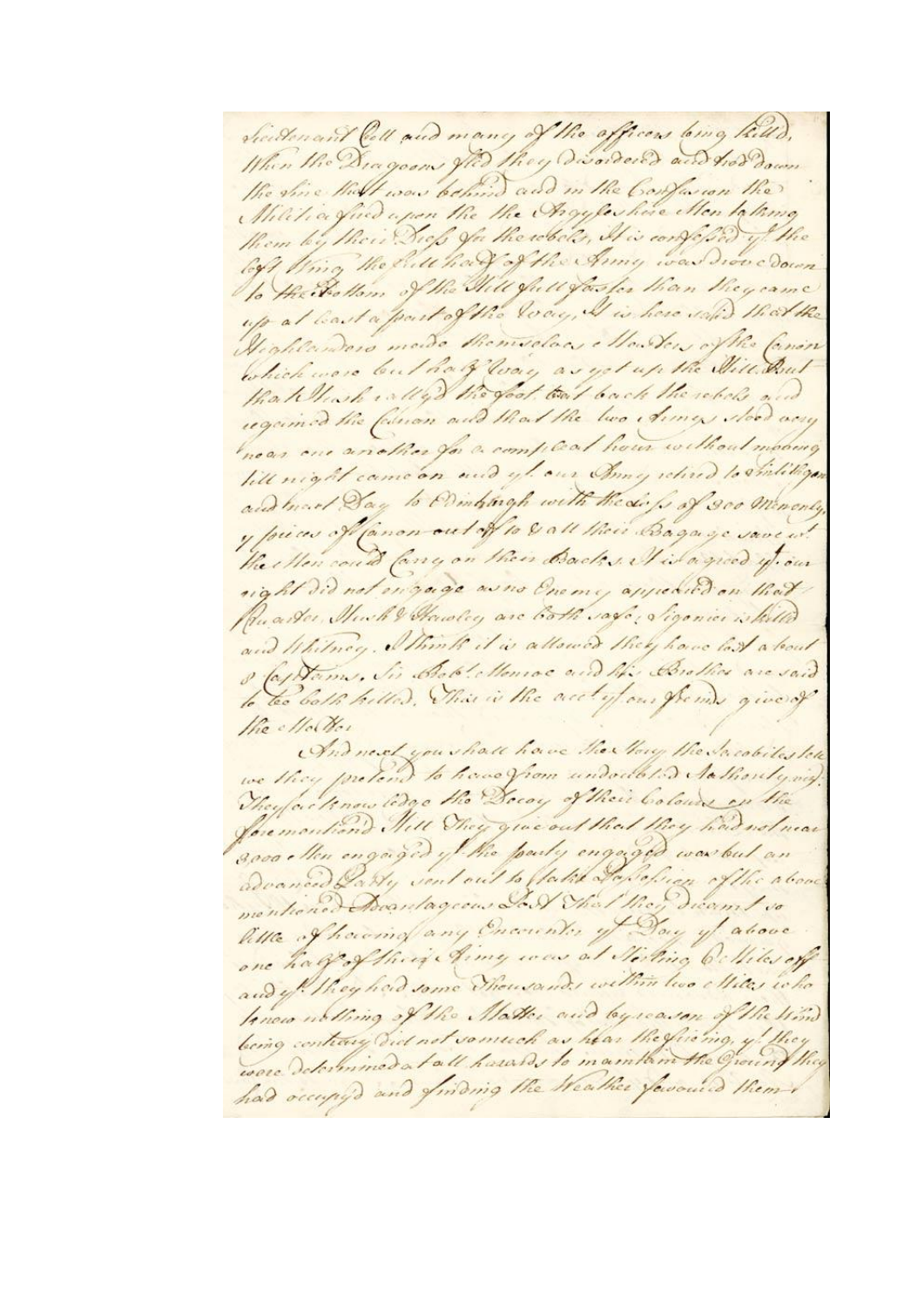by taking the Armo in their Backs they were determined Inot to loss the opportunity the they house for from their frends, They pretend to show that their shadow was is the Body at two . Hile Distance and y' none of the house mon whave called his alfe quand and conseit of 600 ming there nothone of the Viench Vrootes y' were landed in the North but such on they were that they drove all that opport them to the Boottom of the Stiffe. They actinow ledge at the ught ting your Army slood whilet they found during the lift thing boyer them and quice y' for the reason Anot yollowing further their blow load the right thing Jour Army should furn upon them and attack them in their hear whithe Novembage of the hill and locather o'their side . They doing that they halt the fanon or came to far or were boat back again they acknowledge that Heart radly's the foot of the Bottom of the hill and that there advanced up a goin but that theright Wing not them above hay Way and that the wery sheet space, night coming on, they endeavoured to set fire to their Bogage but the Show being well would not burn, that y preces of fannon were not gamed Their Bogage and foursued them in the Dorth to Solliet and took several Disoners, The recessor they que for notongorging again was that they never Decount our Army would march muchang miles in the Dark in addown pour of coin and that as they aspected to find them need Mouning some where those about they thought it botter to wait father fre most faming. of their to wenthe with of learning the honour thinghed gained, They adofulter y! they marched after them next Monthey and ye when our Army had heard y. their advanced Guard was got other tide Valheile . they made the best of their long from Inlith gon to Binburgh 12 miles further typon wh they chanced to Milling and y they are now laying Jege to the faith.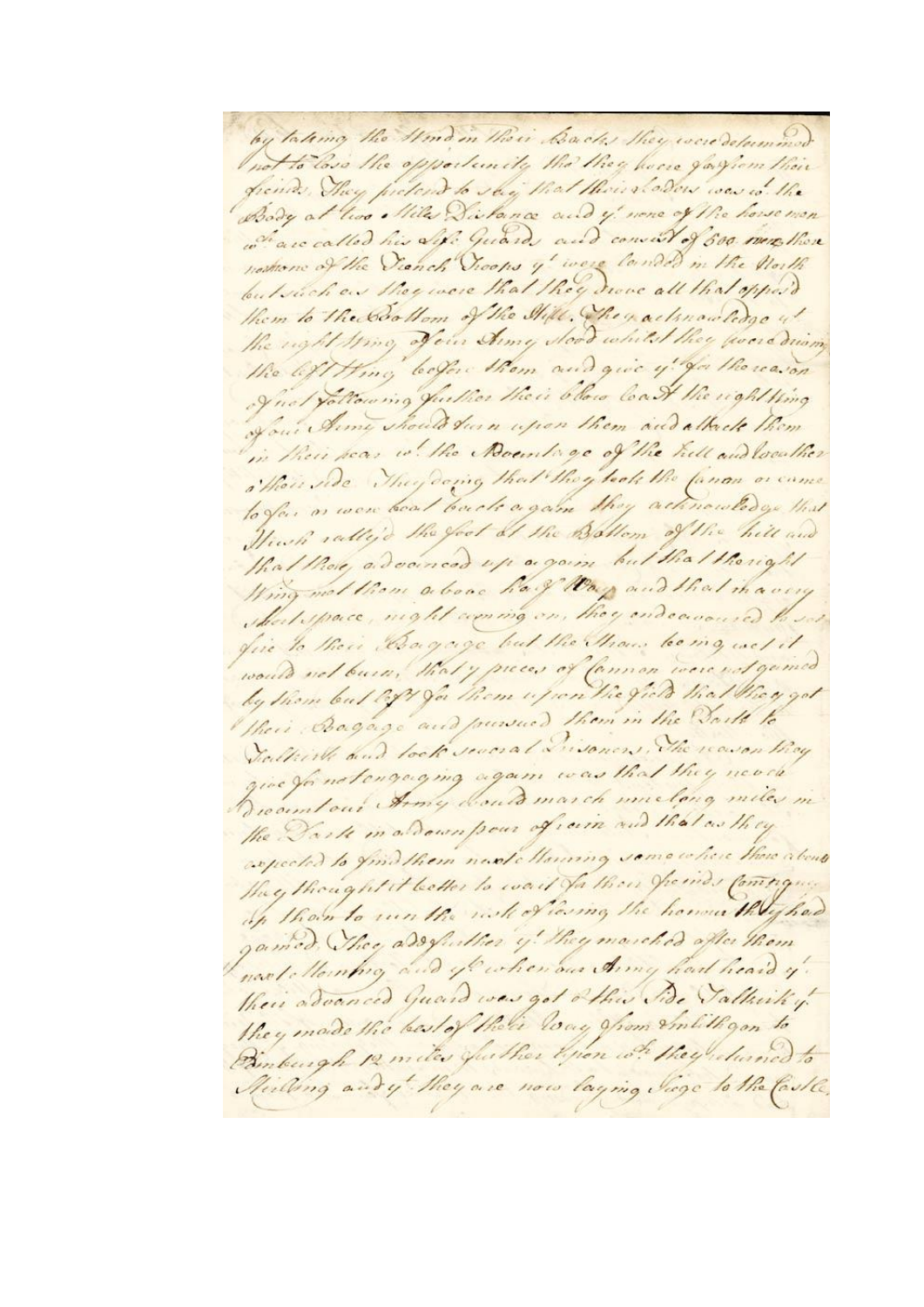They protend to have lost only so private. Hen is this Engagent. and y' no Office is hilld all y' only bock yell and level office Coplains are wounded, that they have killed you Sout String and have many Hundred Dishons ,

The facts that they a green are these y' our left ting was boat but g'our Army offered them battle a second time which the Highlander Dedand and we plainteg proves there was no Vidon, It is a greed further y we lost our Borgage and Artillary and of we marched gettiles in the Shike Buty. provel us thing wither, since no body will chuse to his in the open Fords in a rainy night after than be under force and the Valleik isas shared yet no body condery thatsmallign was bellor Cuartors.

Ince writing the enclosed Shave converid with two being on officer of the Georgen ellilities affirms y' the right ting gove lody the not engaged as well as the left and y the whole Almy fled awfurt as they could tolulitiga excepting three agents of foot commonded by Haste who un in botween and stop t the persuit of the rebols. The other is a person y' went out of burisfity to view the Vield of Bolle on Saturday Morning and converse with gleifoof the whole at Valkick as he paper this who Nop't him in his long The acel that he gives whis city that our Anny was becoming on Enday formon in thestich where their Compary but not expecting the robots of Your Wo Cook in the afternoon y' loord was brought them y' the Mighternow were within a Mile That The whole has marche 6 miles in a down pour ofrain y' our Anny come Dry out of thoir lands y' they morehed up the childrenge and allached the robols on the riving Ground of they shood on, That the whole purposely which so as to coder themselvas from our strong by the Summit of the while, that so soon as our ellen got to the Brink of the summit the releasure upon Hem and gave them a full Discharge, that the whole profits upon thom and fined very requestly and if. some of the Come went in acmoing them Jesond in hand y'.